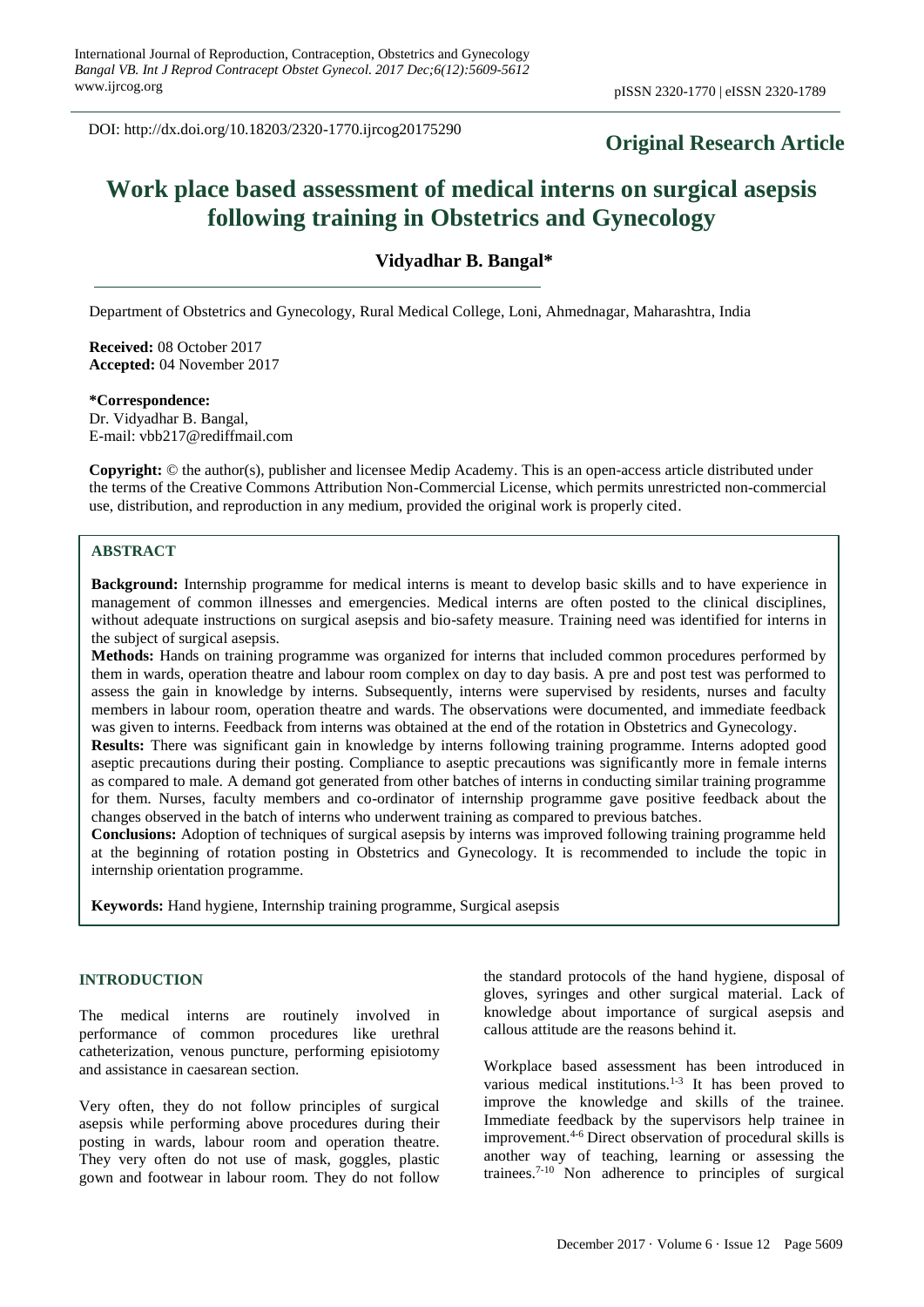asepsis results in unsafe work environment, increased incidence of surgical site infections, maternal morbidity, needle stick injuries to students and other health care workers. It was postulated that the training programme will benefit the interns in improving their knowledge and practices of surgical asepsis. The objective of the study was to assess the gain in knowledge of medical interns about surgical asepsis, following training programme and subsequently perform workplace based assessment on their practices of surgical asepsis and to get feedback from the medical interns, residents, faculty members and Nurses.

#### **METHODS**

An educational intervention project was carried out for a period of three months in the department of Obstetrics and Gynecology of Rural Medical College affiliated to Pravara Institute of Medical Sciences, Loni, Ahmednagar in Maharashtra state, India. Project was implemented after obtaining technical and ethics committee clearance from the university. Forty interns of MBBS course (trainees), posted in the department of Obstetrics and Gynecology from 16th December 2015 till 15th March 2016 were included as study participants after obtaining the consent for participation.

A training programme on medical and surgical asepsis was organized for two batches of interns at the beginning of their two months rotation posting in Obstetrics and Gynecology. They were educated through didactic lectures, short videos on the adoption of principles of surgical asepsis and demonstration of the procedures on mannequins. They were asked to be observant during first week of their posting, about the aseptic precautions taken by the resident doctors in ward and labor room and operation theatre.

The interns were trained in six commonly performed minor procedures /techniques (Hand hygiene, putting and removing of surgical gloves and gown, female urethral catheterization, vene-puncture and collection of blood samples and segregation and safe disposal of used surgical material (gloves, syringes, needles etc). The training and assessment was done while the interns were on duty (on job training). The effect of the training in regard to adherence to principles of surgical asepsis was assessed using a multisource assessment for eight weeks posting in the department. Baseline knowledge (Pre test) of 40 medical interns about principles of surgical asepsis and surgical site infections was assessed through a questionnaire having ten short answer questions.

An intervention in the form of educational programme consisting of didactic lectures, video presentation on common surgical procedures and demonstration of the same procedures on mannequins was carried out in single four hour session. Change in the knowledge about surgical asepsis and surgical site infections was assessed through post test at the end of the posting.

The interns were provided with the oral feedback about their performance regarding adherence to principles of surgical asepsis by faculty members, resident doctors and nursing staff. The trainees were observed /assessed during their availability in the ward or labor room. Verbal feedback about the performance was given to the trainee immediately after the assessment so that trainees could identify and agree strengths, areas for improvement and an action plan. Reactions of the intern's about the training programme was assessed through Feedback form and was rated on Likert scale of 5. Knowledge gain after sensitization workshop was be assessed from the analysis of pre and post test results.

Transfer of the knowledge about the surgical asepsis was evaluated from the multisource feedback (resident doctors, nursing staff, faculty members) regarding compliance of interns about adherence to principles of surgical sepsis. Data analysis was done with SPSS software, version 21 using Wilcoxon signed rank test. Pre and post test scores were compared to find out the difference in the score.

#### **RESULTS**

There was significant gain in knowledge by interns and the interns adopted good aseptic precautions during their posting (Table1, 2).

#### **Table 1: Pre and Post test scores of interns.**

| <b>Test Score</b><br>(Marks range) | Pre test, No.<br>of interns $(\% )$ | Post test, No. of<br>interns $(\overline{\frac{9}{6}})$ |
|------------------------------------|-------------------------------------|---------------------------------------------------------|
| $0 - 10$                           | 02(06.66)                           | 00(0.00)                                                |
| $10-20$                            | 16 (53.33)                          | 00(0.00)                                                |
| $20 - 30$                          | 10(33.33)                           | 02(6.66)                                                |
| $30-40$                            | 02(06.66)                           | 16 (53.33)                                              |
| $40 - 50$                          | 00(00.00)                           | 12(40.00)                                               |
| Total                              | 30(100.0)                           | 30(100)                                                 |

#### **Table 2: Difference between Pre and Post test scores.**

| <b>Parameter</b>        | <b>Pre</b> test | <b>Post test</b> |
|-------------------------|-----------------|------------------|
| Mean                    | 19.33           | 37.70            |
| Standard deviation (SD) | 06.40           | 05.77            |
| Median                  | 18.00           | 37.00            |

Interns exhibited good compliance with good hand hygiene, correct and consistent use of surgical gloves, proper and consistent use of mask in OT /labour room. The overall compliance of male and female interns to good surgical practices was 62% and 78% respectively (Table 3).

A demand got generated from other batches of interns in conducting similar training programme for them. Nurses, faculty members and co-ordinator of internship programme gave positive feedback about the changes observed in the batch of interns who underwent training as compared to previous batches (Table 4).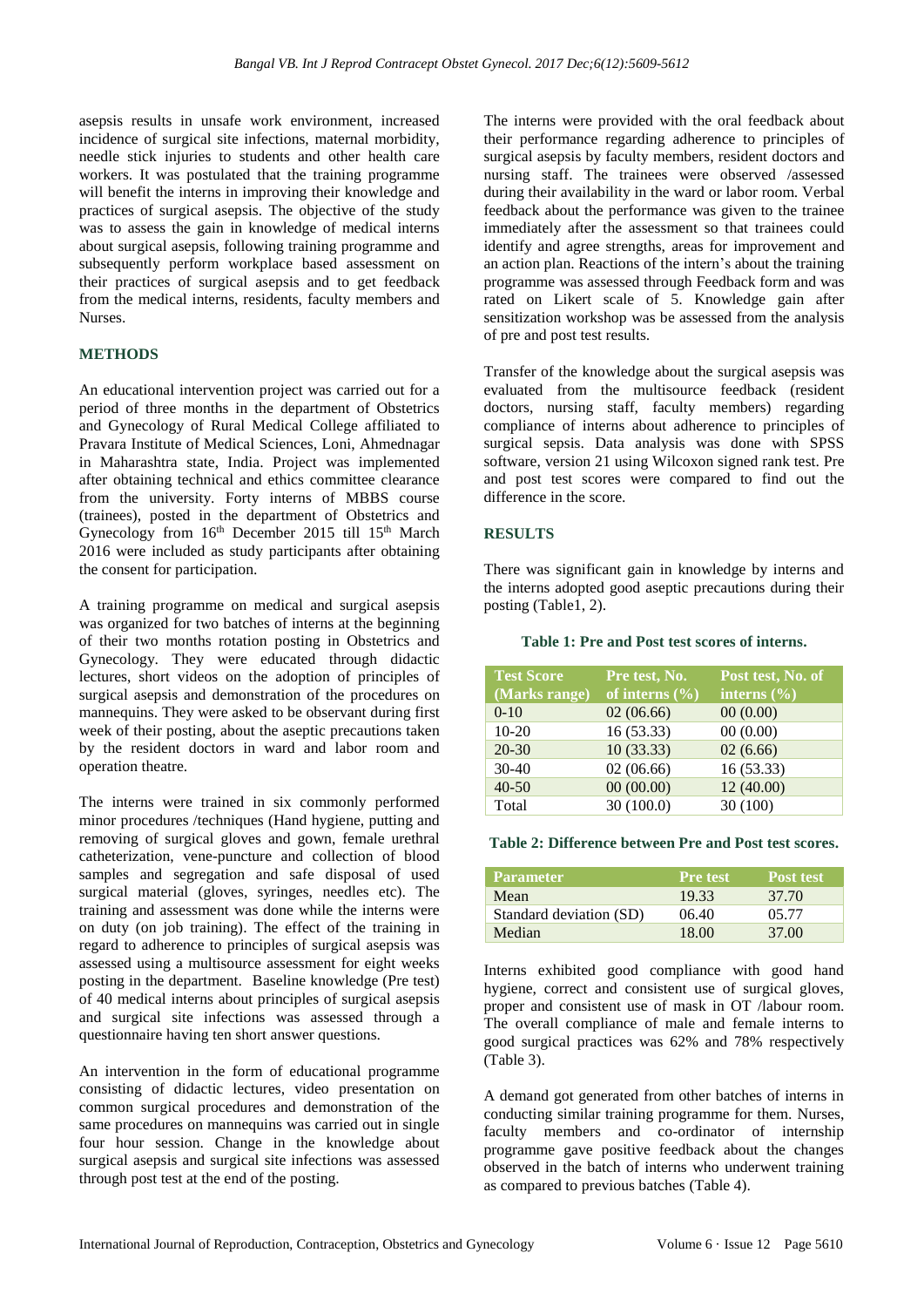|                                                                                                      | <b>Observation</b> $(\% )$ |               |
|------------------------------------------------------------------------------------------------------|----------------------------|---------------|
| <b>Parameter</b>                                                                                     | <b>Male</b>                | <b>Female</b> |
| Good hand hygiene                                                                                    | 72                         | 88            |
| Correct and consistent use of<br>surgical gloves                                                     | 70                         | 90            |
| Correct surgical scrub                                                                               | 36                         | 55            |
| Proper blood collection by vene-<br>puncture                                                         | 65                         | 78            |
| Satisfactory technique -urethral<br>catheterization                                                  | 55                         | 70            |
| Proper donning of gown                                                                               | 60                         | 75            |
| Proper and consistent use of mask<br>in OT / labour room                                             | 70                         | 85            |
| Proper disposal of used surgical<br>material (Syringes, gloves,<br>needles, catheters, cotton swabs) | 68                         | 80            |
| Average                                                                                              | 62                         | 78            |

### **Table 3: Results of the quantitative analysis about post training practices adopted by interns.**

#### **Table 4: Result of analysis of feedback for (on the scale of 0-10).**

| S.No<br><b>Assessment parameter</b>                                                   | <b>Average score</b> |
|---------------------------------------------------------------------------------------|----------------------|
| How were the contents and<br>1<br>quality of oral presentations?                      | 8.12                 |
| How were the contents and<br>2<br>quality of video presentations?                     | 8.62                 |
| How were the contents and<br>3<br>conduct of hands on workshop?                       | 9.37                 |
| Whether time allotted was<br>4<br>adequate?                                           | 7.51                 |
| Whether Time management<br>5<br>was satisfactory?                                     | 8.16                 |
| 6<br>Did new learning happen?                                                         | 8.89                 |
| How was the overall<br>7<br>usefulness of the training?                               | 9.62                 |
| How was the ambience at the<br>8<br>training venue?                                   | 9.00                 |
| Should this training be<br>9<br>incorporated in regular intern<br>training programme? | 9.05                 |
| Average of all scores<br>10                                                           | 8.70                 |

(Score range: Lowest- 0 and Highest - 10)

#### **DISCUSSION**

Compulsory rotational Internship, following completion of MBBS course is meant for learning of various skills and procedures performed in various department and units. Learning and practicing principles of surgical asepsis is essential component of internship programme. The interns and resident doctors learn it mainly by observing their senior colleagues. The internees practice what they observe. The internees can be assessed by direct observation of procedural skills while they are working in hospital (DOPs). DOPS are not designed to test the person but rather provide the opportunity for that person to ensure that a particular skill is performed correctly according to agreed guidelines using an agreed checklist. The procedures selected in the training programme held were from those outlined as core competencies from the Medical Council of India document. Similar skills and procedures for Tomorrow's Doctors are practiced in united kingdom.<sup>11</sup>

In the present study, number of practical issues developed in arranging DOPs sessions. Firstly, some procedures were not frequently required so opportunities to observe the skill were difficult to find. When an opportunity arose it was not convenient for the assessor to make themself available at short notice and sometimes such procedures were outside of normal working hours, when assessors were not available. For other procedures, for example, venepuncture or cannulation, there were more opportunities available for observation at a planned time. It was appreciated at an early stage that the labour room and emergency operation theatre were areas that provided maximum opportunities for the trainees to practice their procedural skills. Routine theatre lists provided a further opportunity where procedural opportunities could be anticipated in advance.

Multisource feedback, sometimes referred to as 360 degree appraisal, is already being used extensively in industry and has already been used for medical practice.12,13 Feedback about performance of interns was obtained from various sources like nursing staff, patients, resident doctors and faculty members. It was reported that the adoption of technique of surgical asepsis was better in operation theatre as compared to labour room and wards and during day time than night time. There was good adherence to practices related to hand hygiene and proper technique and use of gloves as compared to proper disposal of used surgical material and procedure for catheterization. There was no incidence of needle stick injury during study period. T

he training reduced the apprehension and fear among the interns about common surgical procedures and protocols. All interns were extremely happy about the learning opportunity they got during hands on workshop before starting the internship. They felt confident in doing venepuncture and drawing blood samples in patients. There was demand from other batches of interns for organizing similar workshop for them. Few interns suggested that the time allotment for theory part should be reduced in training and provide more time for hands on training. Internship programme co-ordinator has suggested that the similar workshop be organized for every future batch of interns.

Common reasons found for non compliance to aseptic precautions were forgot in hurry due to overwork, non availability of material –gloves, mask, sterilium solution, did not know the procedure/technique or non availability of waste bins for disposal of used items.